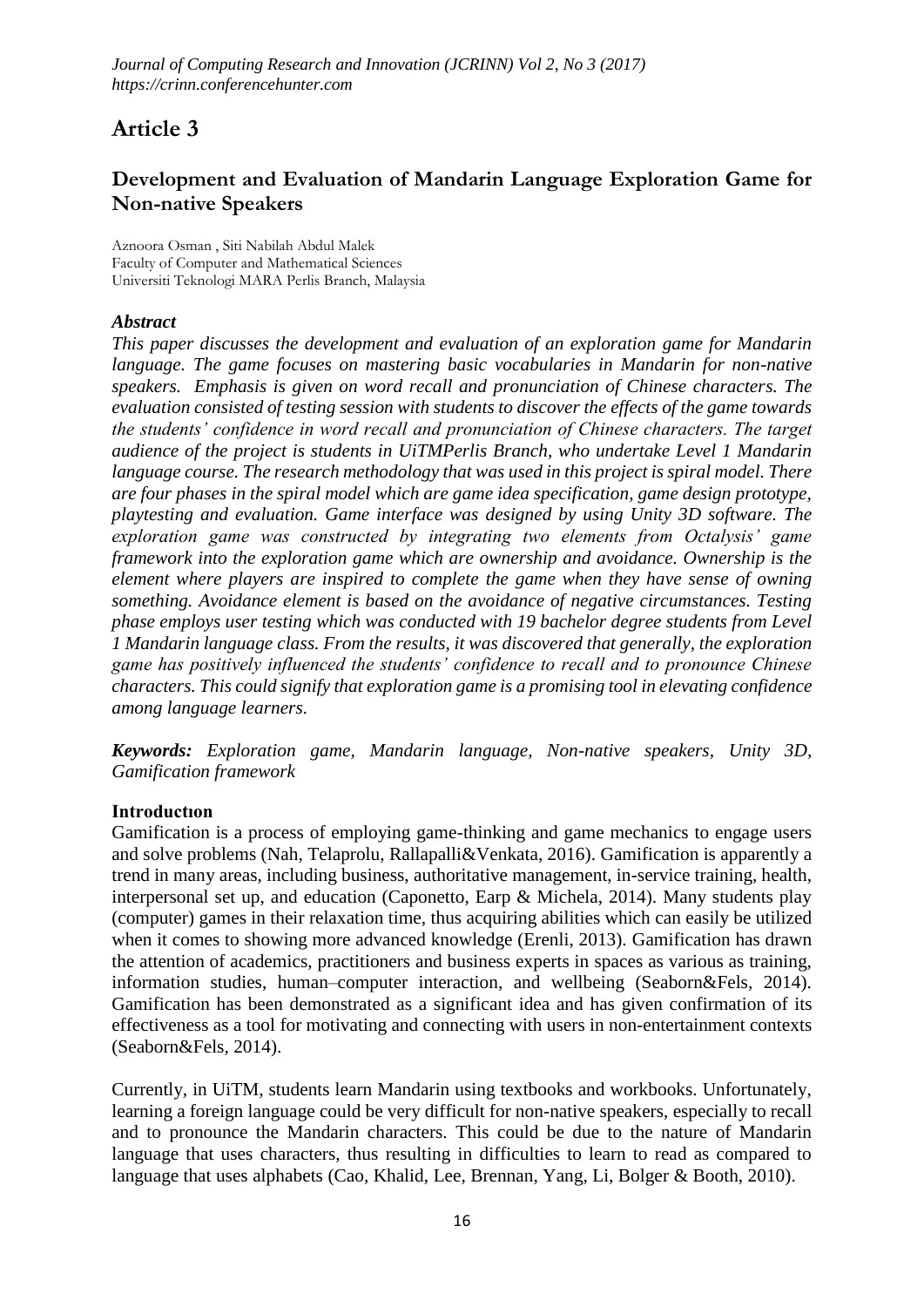*Journal of Computing Research and Innovation (JCRINN) Vol 2, No 3 (2017) https://crinn.conferencehunter.com*

Therefore, in this study, an exploration game about basic vocabulary in Mandarin was developed and tested to evaluate its effectiveness in enhancing recall and pronunciation of Chinese characters.

### **Development Methodology**

Spiral model is a suitable methodology for design-oriented project (Wheelwright and Clark, 1992; Shenhar, 1988) and each cycle helps someone to understand the phases better and refines certain requirements as well as project development. Four noteworthy phases which are game idea specification, game design prototype, playtesting and evaluation has been adapted in this spiral model. The spiral model begins with the Game Idea Specification document, in view of which the Prototyping activity is directed to deliver Game Design Prototype. In the following phase which is Playtesting, potential players of the game try different things with the model under recreated conditions with discovering design flaws, giving knowledge, and giving criticism. The Evaluation activity involves assessing the game score calculation and accuracy.



Figure 1. An adapted Spiral Model (Wheelwright and Clark, 1992; Shenhar, 1988)

The game was developed by using a software called Unity 3D. The target audiences of the game are students in UiTMPerlis Branch, who undertake Level 1 Mandarin language course. The game focuses on word recall and pronunciation of Chinese characters in the Mandarin language.

To spark interest of players, the game was designed to resemble Chinese look and feel. Therefore, the background image of its main menu screen comprised of an ancient Chinese palace, and the background music used traditional Chinese song. There is a button that user can click to start the game. Players would be given instructions and description of the mission of the game. The game was set with time limit and equipped with a scoreboard. Since the game was developed to mimic an exploration, a recreation park scene was chosen as the basis of its game environment. Along the journey, players are required to answer questions pertaining to Mandarin language. There are also hints and tips that could assist them in improving their vocabulary while playing.

Players are required to find 10 objects in the park. When an object is hit, its corresponding quiz questions would be displayed on the screen. The quiz contents encompass topics such as family member, numbers, days and telling time. For every correct answer, player would get 5 points that add up to the total score. In contrast, for every incorrect answer, 5 points will be deducted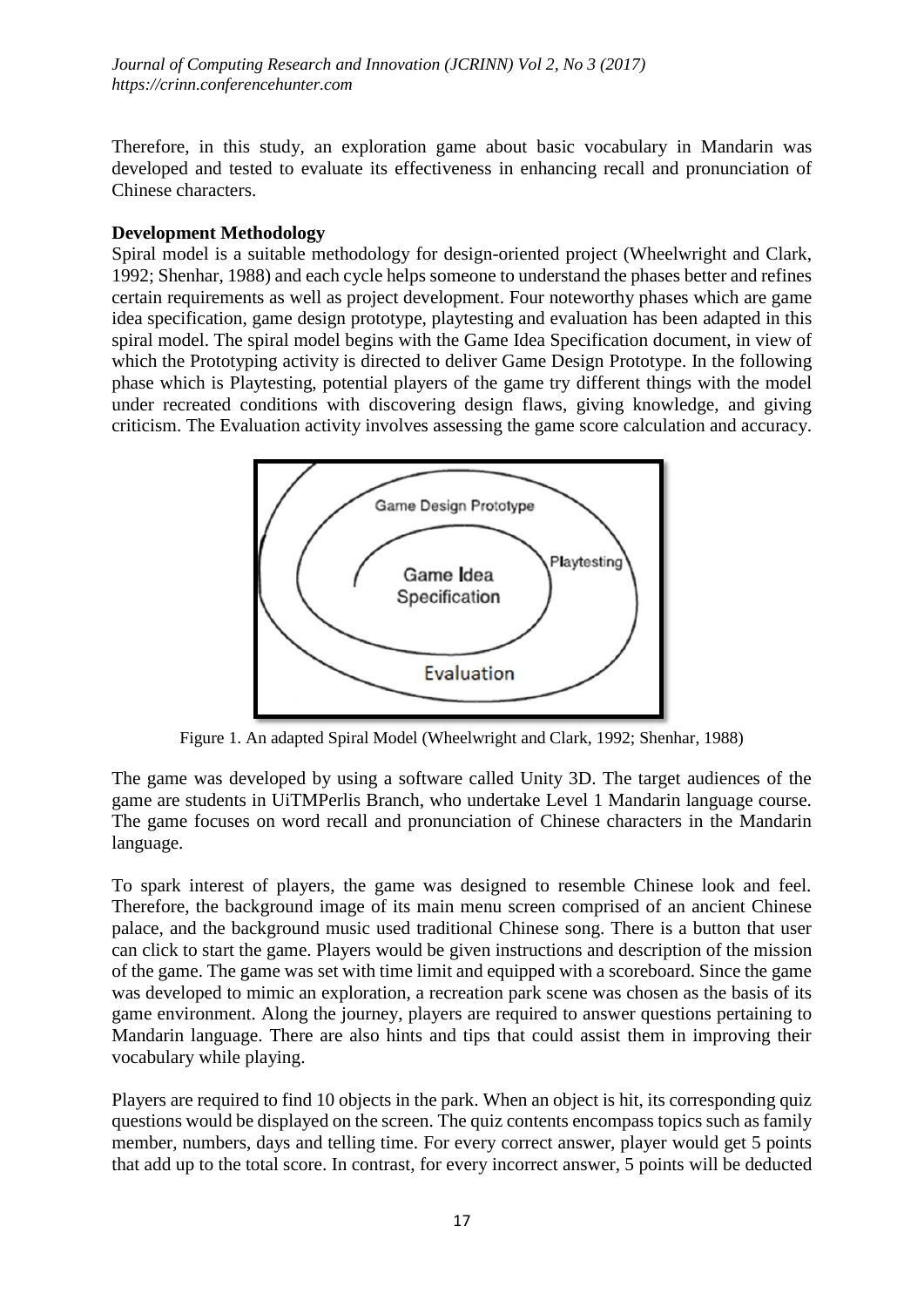from the total score. When a player gave incorrect answer, the correct answer would be shown on the screen, which helped them learn from their mistakes.

### **Game Evaluatıon and Fındıngs**

A total of 19 students in a Mandarin Level 1 class at the university voluntarily participated in the evaluation session to play with the game and measure the game's effectiveness in enhancing self-efficacy belief in language learning. It was followed by game evaluation of fun. Subjects were given briefing about the main contents of the game and the purpose of the testing session. In the beginning, subjects were given five minutes to navigate around the game to familiarise themselves with the environment. Then, as the session started, they were allocated roughly around 20 minutes to play with the game. All of them had successfully played the exploration game until the end.

An instrument for self-efficacy belief evaluation and fun evaluation was developed by the researchers. It was administered immediately to the subjects after they underwent the treatment via the exploration game. The instrument has two sections, where the first section focuses on self-efficacy belief and the second section focuses on fun evaluation. The answer to each item was in the form of a Likert scale, with range specified from 1 to 5 where 1 holds the lowest value which is strongly disagree while 5 holds the highest value that is strongly agree. Subjects were requested to choose the most suitable answers that represented their opinions or feelings after having exposure to the game.

There were five items that need to be rated in the first section of the instrument which is about self-efficacy belief evaluation. This is related to subjects' confidence in practising Mandarin language. The purpose is to discover whether respondents have confidence to recall and to pronounce Chinese characters in Mandarin language after playing the game. Another five items in the second section revolves around game fun evaluation. The purpose is to reveal the subjects' sense of enjoyment in playing the exploration game while also learning.Based on Table 1, all mean scores indicated that the exploration game generally received positive feedback from participants with regards to their confidence in mastering the language. It indicated that they gained more confidence to recall and to pronounce Chinese characters in Mandarin language after having exposure to the game. In addition, the exploration game has also made them more confident to read Mandarin sentences and would be able to use the knowledge gain for their Mandarin test.

| Tuble 1. Mean Beole Ben Emeae, Benef Evaluation |                     |                    |                   |                    |                 |  |  |  |
|-------------------------------------------------|---------------------|--------------------|-------------------|--------------------|-----------------|--|--|--|
|                                                 |                     | I feel more        |                   |                    |                 |  |  |  |
|                                                 | I feel more         | confident to       |                   |                    |                 |  |  |  |
|                                                 | confident to recall | pronounce          | I feel more       |                    | I can apply the |  |  |  |
|                                                 | Chinese characters  | Chinese characters | confident to read | The game met my    | Mandarin        |  |  |  |
|                                                 | after playing the   | after playing the  | Mandarin in       | Mandarin           | knowledge in my |  |  |  |
|                                                 | game.               | game.              | sentences.        | educational needs. | Mandarin test.  |  |  |  |
| Mean                                            | 4.11                | 4.00               | 4.21              | 4.37               | 4.32            |  |  |  |
|                                                 | 19                  | 19                 | 19                | 19                 | 19              |  |  |  |
| Std. Deviation                                  | .737                | .667               | .631              | .496               | .582            |  |  |  |

|  | Table 1. Mean Score Self-Efficacy Belief Evaluation |
|--|-----------------------------------------------------|

Mean scores in Table 2 indicates that subjects had enjoyful experience with the game in which they understood the rules and mission of the game, and were also able to manouvre while completing the game within its time limit. From this finding, it can be concluded that the exploration game had successfully fulfilled fun and enjoyment elements to the players.